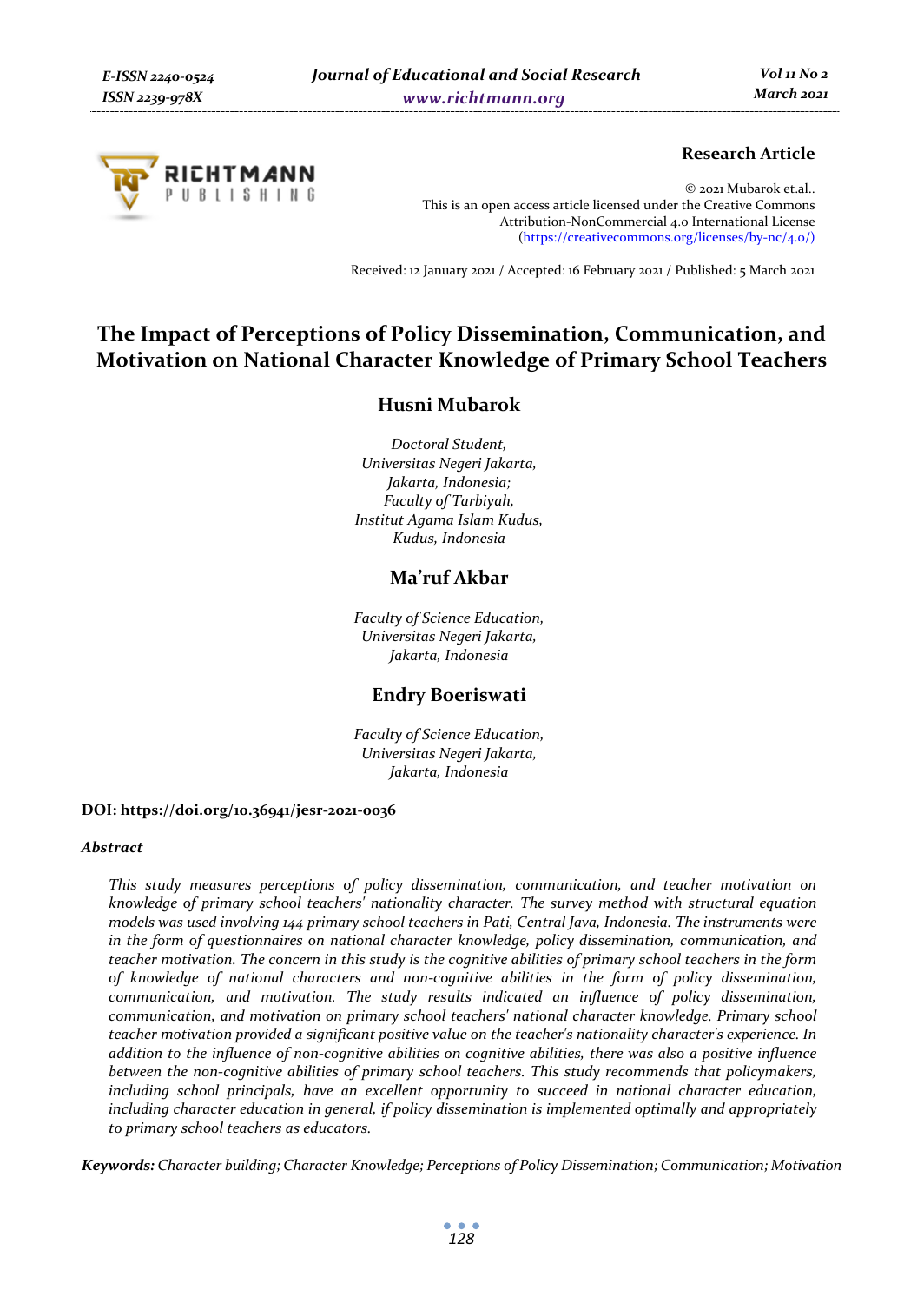#### **1. Introduction**

#### *1.1 Background of the Study*

Character education is a discipline that develops with a deliberate attempt to optimize students' ethical behavior (Berkowitz & Hoppe, 2009; Katilmiş et al., 2011). In various countries, character education has become a concept of developing moral awareness, which is very important for students (Lickona, 2007). The United States, for instance, implements character education as part of an educational curriculum that aims to improve student morale that started from the early days of the State (Howard et al., 2004). On the other hand, South Africa implements character education in the form of factors of religion, attitude, and culture in the school environment, aiming to shape student morale (Nyabul, 2009). Meanwhile, South Korea uses character education to strengthen aspects of the education system, such as self-control, sincerity, freedom, acceptance of responsibility, development of traditional culture, commitment to national development, respect for humanity, contribution to world peace. So, character education is a regular subject in South Korean schools to produce moral reform (Gou-Zeh, 1979).

Apart from the many countries implementing character education through educational curricula and reconstructing their curriculum systems, students' moral problems are still challenging to solve (Chowdhury, 2016). The study of character education has become an interest for global scientists in recent years (Yemini et al., 2019). This study's need is due to increased violence at school, absenteeism, dropout rates, and low student learning outcomes (Was et al., 2006).

In carrying out character education, a primary school teacher must have adequate knowledge of the character. Kamaruddin (2012) stated that character knowledge is about the teacher's cognitive understanding of ways to carry out students' character-based learning process. A teacher who carries out character education must also understand the related policies. Klassen et al. (2018) stated that this understanding shapes the teacher's perception of the government's policy dissemination. Meanwhile, in shaping student morale through character education, good communication from the teacher is needed. This communication is an essential means for teachers to deliver and implement a characterbased learning process (Abdorrakhman, 2008). In carrying out this character-based learning process, teacher motivation is an important factor. The goals of character education can be implemented according to character education goals (Rokhman et al., 2014). Thus, the perceptual aspects of policy dissemination, communication, and motivation on primary school teachers' character knowledge are critical reviews for achieving character education's success. However, there is no empirical study that links these four aspects.

Khan & Law (2018) stated that character education in a country is influenced by developing cultural values. These values have a significant role in determining the success of the changes to determine. In Indonesia, character education is carried out by paying attention to national values (national character education) based on the nation's ideology, namely Pancasila. National character education is the understanding, appreciation, and practice of national moral values as a planned effort to make students know, care for, and internalize them in carrying out a cultural and national life in Indonesia (Cahyani & Isah, 2017; Kamaruddin, 2012). However, low student morality in Indonesia is still occurring and is increasingly showing improvement (Fahmy et al., 2015).

#### *1.2 The problem of the study*

Previous studies have not solved fundamental problems to improve student morale (Was et al., 2006). These studies generally involved teachers and students, i.e., cognitive development and attitudes. Meanwhile, teachers' research is related to good character development, social learning, and character education knowledge (Howard et al., 2004; Kamaruddin, 2012). Chowdhury (2016) stated that students' moral problems could not be solved in a short time. Meanwhile, the implementation of character education needs to pay attention to psychological development, social learning, and cognitive development (Lickona, 2007). Thus, there needs to be a more in-depth study to solve student morality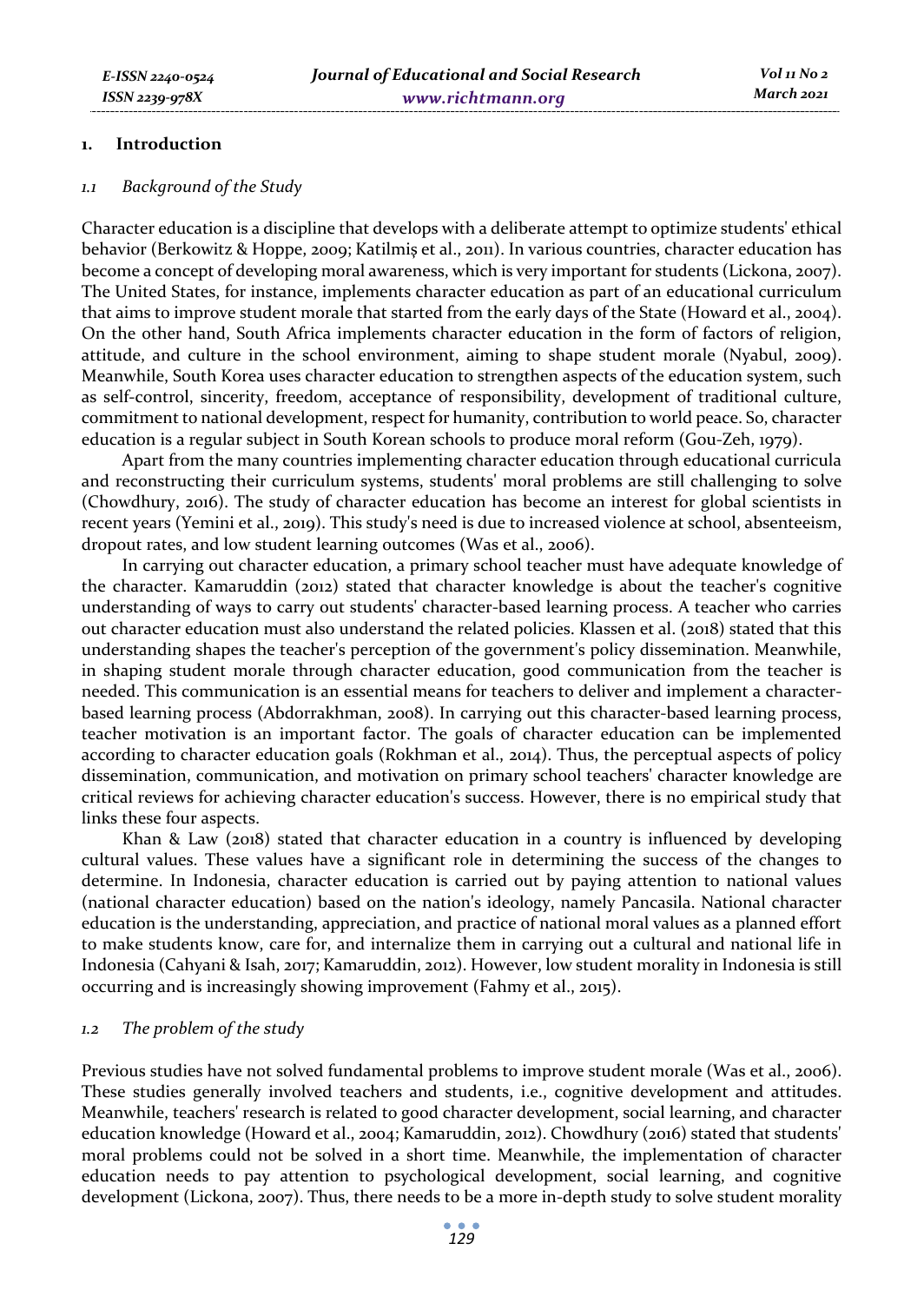through character education. Khoury (2017) stated that the most effective study to solve this problem involves primary school teachers as educators who "transfer character" at the early levels of formal school.

The descriptions above show that there are still many student morality problems that must be resolved by reviewing primary school teachers' perspectives. Besides, studies that examine the relationship and influence of perceptions of policy dissemination, communication, and motivation on character knowledge from primary school teachers as actors of implementing character education policies, especially in terms of national character education, have never been carried out. In contrast, empirical research that investigates the comparison and relationship of knowledge of the national character of primary school teachers with their cognitive and non-cognitive abilities needs to be done to analyze the factors that lead to the success of the goals of national character education itself (Yufiarti et al., 2018). In the context of this study, the cognitive abilities of primary school teachers that are considered are the knowledge of national characters. Meanwhile, non-cognitive abilities considered are perceptions of policy dissemination, communication, and primary school teachers' motivation. Thus, a study is needed to analyze the relationship and influence of perceptions of policy dissemination, communication, and motivation on national character knowledge from primary school teachers' perspective as the main actors in policy implementation.

The questions in this study are as follows.

- Does the perception of the policy dissemination affect the national character knowledge of primary school teachers?
- Does the communication affect the national character knowledge of primary school teachers?
- Does the motivation affect the knowledge of the national character of primary school teachers?
- Does the perception of policy dissemination affect primary school teacher communication?
- Does the perception of policy dissemination affect the motivation of primary school teachers?
- Does the communication affect the motivation of primary school teachers?

### **2. Literature Review**

### *2.1 Character and Character Education*

Character education is a conscious effort by the government to build national morality through education. From an educator's point of view, teachers are assigned to prepare and print student character by acting and making assessments according to curriculum objectives (Pane & Patriana, 2016). The values in character education are values that develop, apply, and are recognized, believed, and agreed to be implemented by the state or its citizens (Ghufron, 2010).

The three main approaches in carrying out character education are (1) the cognitive development approach (often called moral education), which gives advantages to "knowing what is good"; (2) the caring approach emphasizes "wanting what is good,"; (3) traditional character education, which sees "doing good" as fundament (Cheung & Lee, 2010). Therefore, character education can help develop students' ethics, morals, and responsibility while providing affection for students by showing and teaching good character (Kamaruddin, 2012).

### *2.2 Character and National Character Knowledge*

The character comes from Greek, which means to mark and focus on applying the values of kindness in real actions or everyday behavior (Wynne & Ryan, 1993). Meanwhile, Hill (1990) stated that good character is an inner motivation to do what is right according to the highest behavior standards in every situation. Character determines one's thoughts and the actions a person takes. Therefore, people who behave dishonestly, cheatingly, cruelly, and greedily are said to have bad/evil characters. On the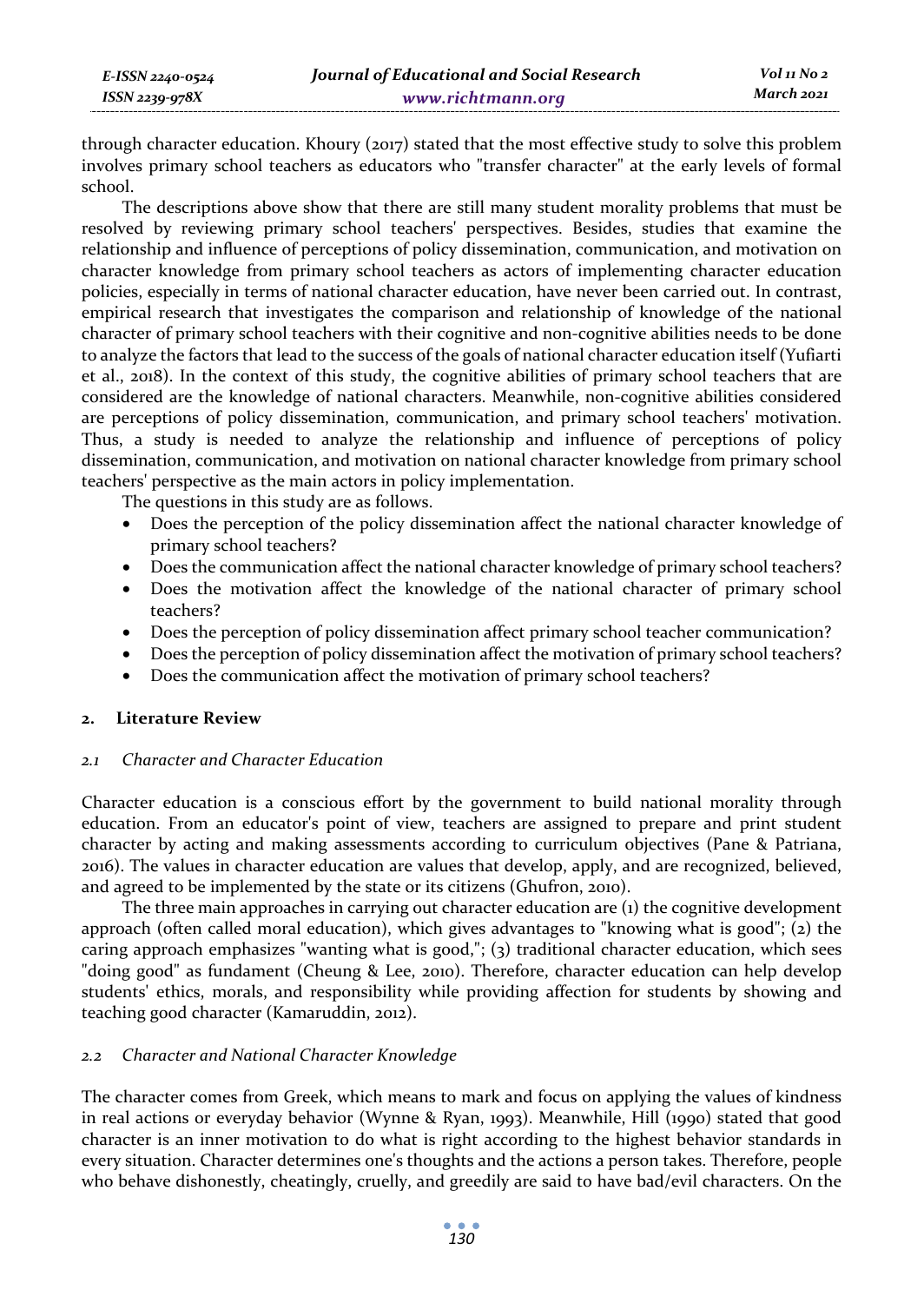| E-ISSN 2240-0524 | Journal of Educational and Social Research | Vol 11 No 2 |
|------------------|--------------------------------------------|-------------|
| ISSN 2239-978X   | www.richtmann.org                          | March 2021  |

other hand, those who have good behavior are honest and helpful are said to be people who have good character.

National Character Knowledge is the understanding, appreciation, and practice of a person's values towards character education following its ideology. (Cahyani & Isah, 2017; Tannir & Al-Hroub, 2013). Pancasila influences Indonesia as a country that carries character education as the nation's ideology. This character education is known as nationality character education. The values of national character knowledge consist of spirituality, love for the country, awareness of the nation and State, Pancasila, and the ability to defend it (Terhune, 1970). Thus, knowledge of the national character developed in schools in Indonesia must also be based on universal values. This is an intentional and proactive effort from the school to fill students' basic mindset, namely ethical values such as respect for themselves and others, responsibility, integrity, and discipline (Utami, 2012).

### *2.3 Teacher's Non-Cognitive Abilities*

Teachers' non-cognitive abilities are understood as teachers' psychological potential that emphasizes aspects of knowledge (Klassen et al., 2018). The focus of non-cognitive abilities in this study is the perception of policy dissemination, communication, and primary school teachers' motivation that perception can be regarded as interpretation of things and from a thing (Amir et al., 2020; Fahyuni et al., 2020)**.** According to Horton & Hunt (1999), the perception of policy dissemination is, in principle, "a means for a policy to achieve its goals." A policy program must be socialized so that it has the desired impact or purpose. Outreach is seen as a process of interaction between a set of goals and actions capable of achieving policy objectives where the actors, organizations, procedures, and techniques are used together (Chimhowu et al., 2019). Therefore, the perception of policy dissemination can be interpreted as a teacher's perception of the principal's efforts to deliver, direct, and implement character education policies.

Communication is a forum for conveying policies to others optimally, which can only occur if someone delivers a message to others for a specific purpose. There is feedback in communication elements, namely information that returns from communication (teacher) to the communicator in response to the communicator's message (Kearney et al., 1985). Meanwhile, motivation is a person's mental and mental condition in various desires, hopes, encouragement, and needs to reduce the perceived gap (Chai et al., 2016). Motivation can also be defined as the enthusiasm or encouragement for someone to carry out a series of activities by working hard and smartly to achieve specific goals. Motivation is the teacher's enthusiasm or encouragement for students to carry out a series of actions by working hard and smartly to achieve learning goals (Anwer, 2019; Barrett, 2007).

### **3. Research Methods**

### *3.1 Research Methods and Participants*

This study applied a survey method with structural equation models to determine the independent variables' effect (policy dissemination, communication, and motivation) on the dependent variable (national character knowledge). Policy dissemination, teacher communication, teacher motivation, and national character knowledge are represented by  $X_1$ ,  $X_2$ ,  $X_3$ , and  $Y$ , respectively. Structural equation modeling includes six key steps: data collection, model specification, identification, estimation, evaluation, and modification. The model of the relationship between the independent and dependent variables is depicted through the problem constellation in Figure 1.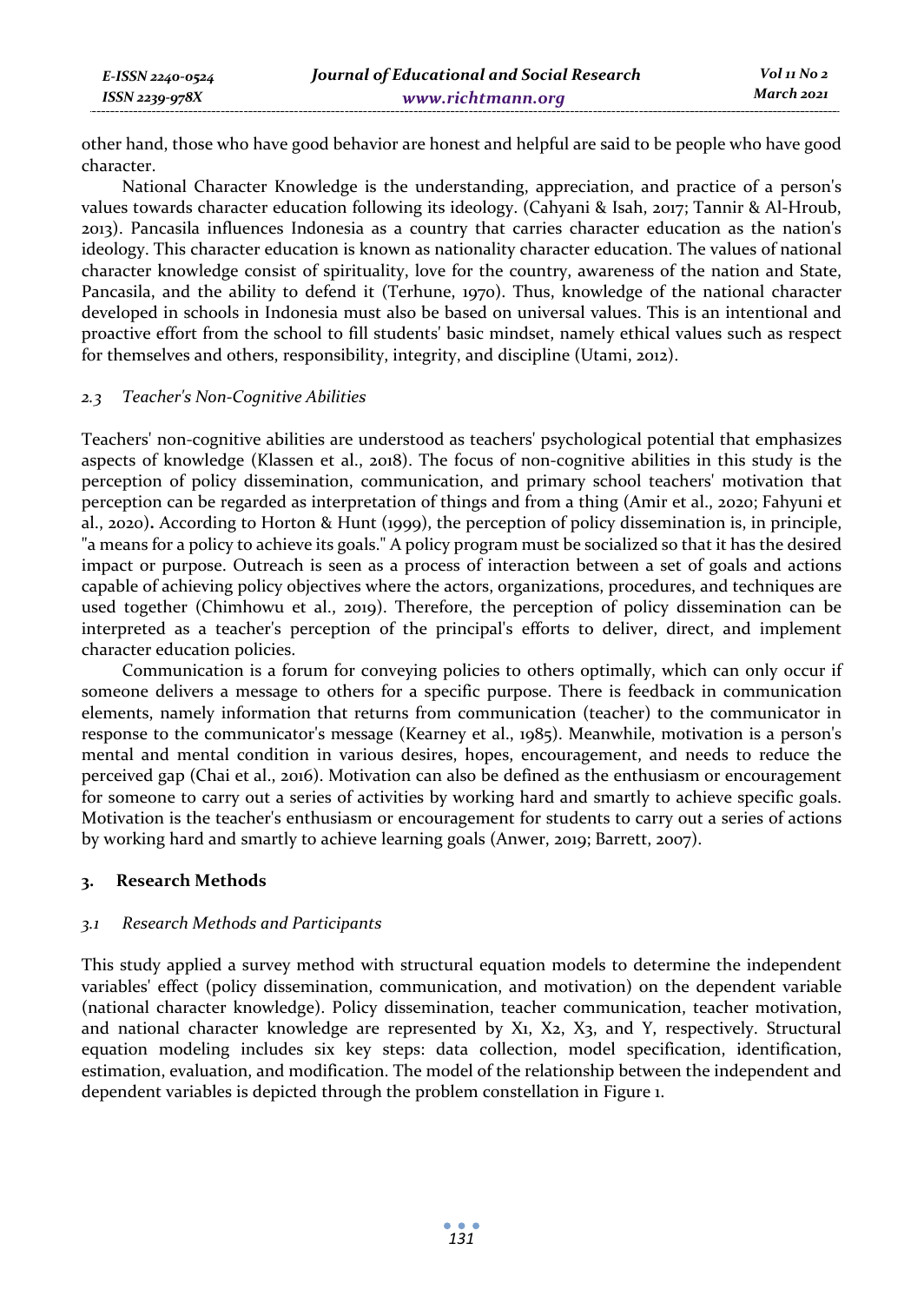



P<sub>X2</sub>: The effect of X<sub>1</sub> on X<sub>3</sub>  $P_{X_3}$ : The effect of  $X_2$  on  $X_3$ 

**Figure 1:** Problem Constellation

The study was conducted at a Primary School/Madrasah Ibtidaiyah in Pati, Central Java, Indonesia. Data collection was carried out for seven months from 2019 to 2020 using a purposive technique. Participants were 144 primary school teachers in Pati who were determined by specific criteria (Cresswell, 2012). The sampling criteria were primary school teachers who were certified class teachers and participated in the Indonesian government's Professional Teacher Training Practice program. The hypothesis in this study consists of six hypotheses, namely:

H1 = Policy dissemination directly affects the knowledge of primary school teachers' national character.

H2 = Communication has a direct positive influence on the knowledge of primary school teachers' national character.

H3 = motivation has a positive direct effect on the knowledge of primary school teachers' national character.

H4 = Policy dissemination has a positive direct effect on primary school teacher communication.

H5 = Policy dissemination has a positive direct effect on primary school teacher motivation.

H6 = Communication has a positive direct effect on primary school teacher motivation.

#### *3.2 Instruments*

The instruments used in this study were a questionnaire filled out by primary school teachers, consisting of a questionnaire of knowledge, perceptions of policy dissemination, communication, and teacher motivation in national character education. Each instrument had five alternative answer choices and scoring on a Likert scale from strongly agree (score 5), agree (score 4), doubt (score 3), disagree (score 2), and disagree (score 1).

Before being used, all instruments were tested on 30 primary school teachers in Pati City who had the same characteristics as the study participants to obtain the instrument's validity and reliability. The validity value was obtained using the Pearson product-moment correlation, while the reliability value was obtained using the Cronbach Alpha.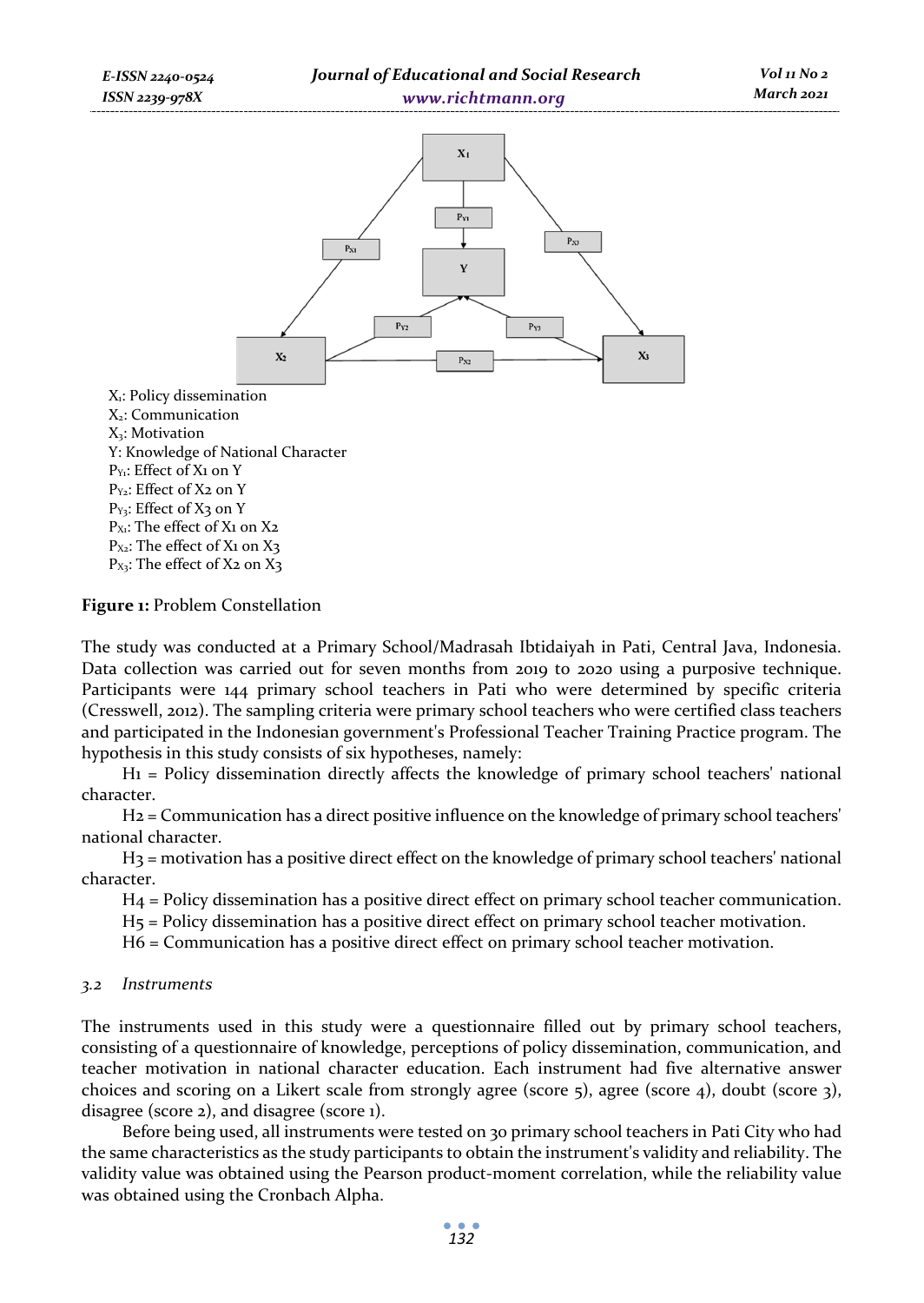| Instrument                                 | n  | <b>Validity Score</b> | <b>Reliability Score</b> |
|--------------------------------------------|----|-----------------------|--------------------------|
| National character knowledge questionnaire | 30 | 0.598                 | 0.813                    |
| Policy dissemination questionnaire         | 30 | 0.422                 | 0.797                    |
| Communication questionnaire                | 30 | 0.638                 | 0.854                    |
| Motivation questionnaire                   | 30 | 0.599                 | 0.706                    |

**Table 1:** Research instrument validity and reliability result

Table 1 shows that all instruments have a validity value> r table  $(0.3494)$  and a reliability value> 0.70. Thus, it was concluded that the instruments used were valid and reliable.

### *3.2.1 Knowledge Questionnaire*

The knowledge questionnaire aimed to determine the cognitive understanding of primary school teachers regarding national character. This questionnaire consists of 30 questions, which includes five indicators and sub-indicators of national character knowledge as follows: (1) spirituality (religious, honest, social care); (2) love the country (love peace, care for the environment, and love the country); (3) awareness of the nation and state (spirit of nationhood and friendly/communicative); (4) Pancasila (tolerance and democracy); (5) the ability to defend the country (respect for achievement) (Terhune, 1970).

### *3.2.2 Policy dissemination Questionnaire*

The policy dissemination perception questionnaire aimed to determine primary school teachers' perceptions regarding their school principals' efforts in delivering, directing, and implementing the national character education policy. This questionnaire consists of 12 statements covering three indicators of the success of policy dissemination as follows: (1) human resources (managers, teaching staff, and students); (2) learning resources (curriculum, and modules and references); (3) disposition of policy implementer (integrity) (Mead, 2007).

### *3.2.3 Communication Questionnaire*

The communication questionnaire aimed to determine the teacher's efforts in communicating the results of the policy dissemination on the understanding of national character education to fellow teachers, the school environment, and the community. This questionnaire consists of twenty statement items covering five indicators of (1) credibility (achievement, scientific specifications, competency experience in the field being engaged in, popularity, and dedication to the profession in which they are engaged); (2) capability (detail, consistency, and combination of verbal and non-verbal communication); (3) clarity (clarity and accuracy of speech); (4) sympathy (intensity of smile, eye contact, friendly attitude, neat appearance, and cheerfulness);  $(5)$  enthusiasm (high spirits, agile movements, fit stamina, radiant face, and energetic appearance) (Ibrahim et al., 2019).

### *3.2.4 Motivation Questioannaire*

The motivation questionnaire aimed to determine the teacher's efforts in improving the understanding of national character education after getting socialization and communication from the Pati District Education Office. This questionnaire consists of fifteen statements covering four indicators as follows: (1) attention (trying to excel); (2) confidence (completing tasks); (3) relevance (rational in achieving success); (4) confidence (accepting and carrying out responsibility), (5) satisfaction (receiving feedback on work taking into account risks) (Wasserman et al., 2016).

### *3.3 Data analysis*

This data was analyzed using the Structural Equation Model (SEM) with descriptive statistics and inferential statistics. The data obtained were statistically descriptive, including mean, standard deviation, median, variance, minimum score, and maximum score. Meanwhile, the data obtained by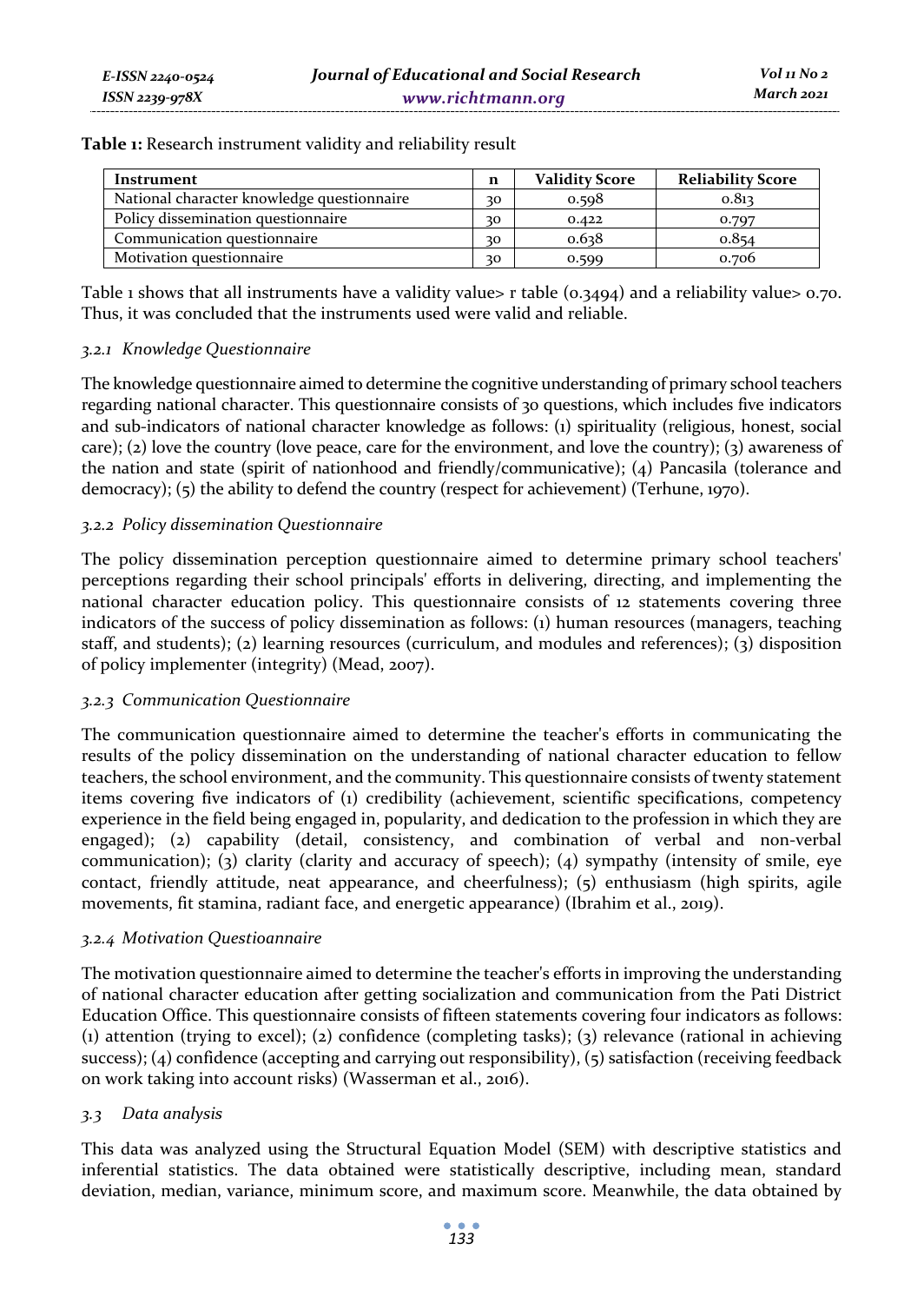| E-ISSN 2240-0524 | Journal of Educational and Social Research | Vol 11 No 2 |
|------------------|--------------------------------------------|-------------|
| ISSN 2239-978X   | www.richtmann.org                          | March 2021  |

inferential statistics include data normality, regression test, and linearity test, and goodness of fit statistics test. A standard score was also used to test the path coefficient's significance using the t-test and compare the t-value with the t-table (Creswell et al., 2015). The data obtained were processed using the Linear Structural Relations Program (LISREL) 8.70 for Windows, which is used to estimate structural coefficients and unknown parameters, test the model's accuracy with empirical data, and modify the model if necessary (Raykov & Marcoulides, 2012).

### **4. Research Results**

The data description presentation starts with variable Y (knowledge of a national character) as the final endogenous variable, variable X1 (perception of policy dissemination) as the exogenous variable and variable X2 (communication) as the intermediate endogenous variable, and X3 (motivation) as the variable (intervening). The results of the descriptive statistics in Table 2.

|                              | Mean   | Std   | Median | Variance | Minimum | Maximum |
|------------------------------|--------|-------|--------|----------|---------|---------|
| National character knowledge | 119.79 | 0.188 | 120    | 84.41    | 99      | 140     |
| Policy dissemination         | 50.82  | 4.723 | 51     | 22.30    | 42      | 60      |
| Communication                | 76.38  | 6.166 |        | 38.01    | 64      | 80      |
| Motivation                   | 61.41  | 4.814 | 61     | 23.17    | 50      | 70      |

**Table 2:** Descriptive statistics

Table 2 shows the descriptive statistical results of national characters' knowledge in terms of perceptions of policy dissemination, communication, and motivation of primary school teachers. In the knowledge of the teacher's national character, the mean test for all participants is 119.79 out of 140. The mean results indicate that the knowledge of the national character of the teacher is classified as good. The perception of teaching character education policies' socialization has a mean test result, which is also classified as good with a value of 50.82 out of 60. Meanwhile, teacher communication is quite good, as shown by the mean results, with a  $76.38$  out of 90. Finally, teacher motivation in character education was classified as very good with a mean of 61.41 out of 70. After the data were analyzed using descriptive statistics, the research data were analyzed using inferential statistics, namely the normality of the data and the linear regression values, before entering the SEM analysis model. The data normality test and linear regression results are shown in Tables 3 and 4, respectively.

**Table 3:** Normality Test Calculation Result

| <b>Tests of Normality</b>                          |                                 |    |      |                  |    |      |  |
|----------------------------------------------------|---------------------------------|----|------|------------------|----|------|--|
|                                                    | Kolmogorov-Smirnov <sup>a</sup> |    |      | Shapiro-Wilk     |    |      |  |
|                                                    | <b>Statistic</b>                | df | Sig. | <b>Statistic</b> | df | Sig. |  |
| Unstandardized Residual Y-X1                       | .057                            | Q1 | .200 | .988             | Q1 | .556 |  |
| Unstandardized Residual Y-X2                       | .060                            | Q1 | .200 | .978             | Q1 | .133 |  |
| Unstandardized Residual Y-X3                       | .073                            | 91 | .200 | .986             | 91 | .428 |  |
| Unstandardized Residual X2-X1                      | .048                            | Q1 | .200 | .985             | Q1 | .362 |  |
| Unstandardized Residual X3-X1                      | .059                            | 91 | .200 | .987             | 91 | .510 |  |
| Unstandardized Residual X3-X2                      | .055                            | 91 | .200 | .981             | Q1 | .212 |  |
| *. This is a lower bound of the true significance. |                                 |    |      |                  |    |      |  |
| a. Lilliefors Significance Correction              |                                 |    |      |                  |    |      |  |

Table 3 shows that the distribution of data on the variables of national character knowledge, perceptions of teacher policy dissemination, teacher communication, and teacher motivation is normally distributed based on the calculation of the Kolmogorov-Smirnov and Shapiro-Wilk normality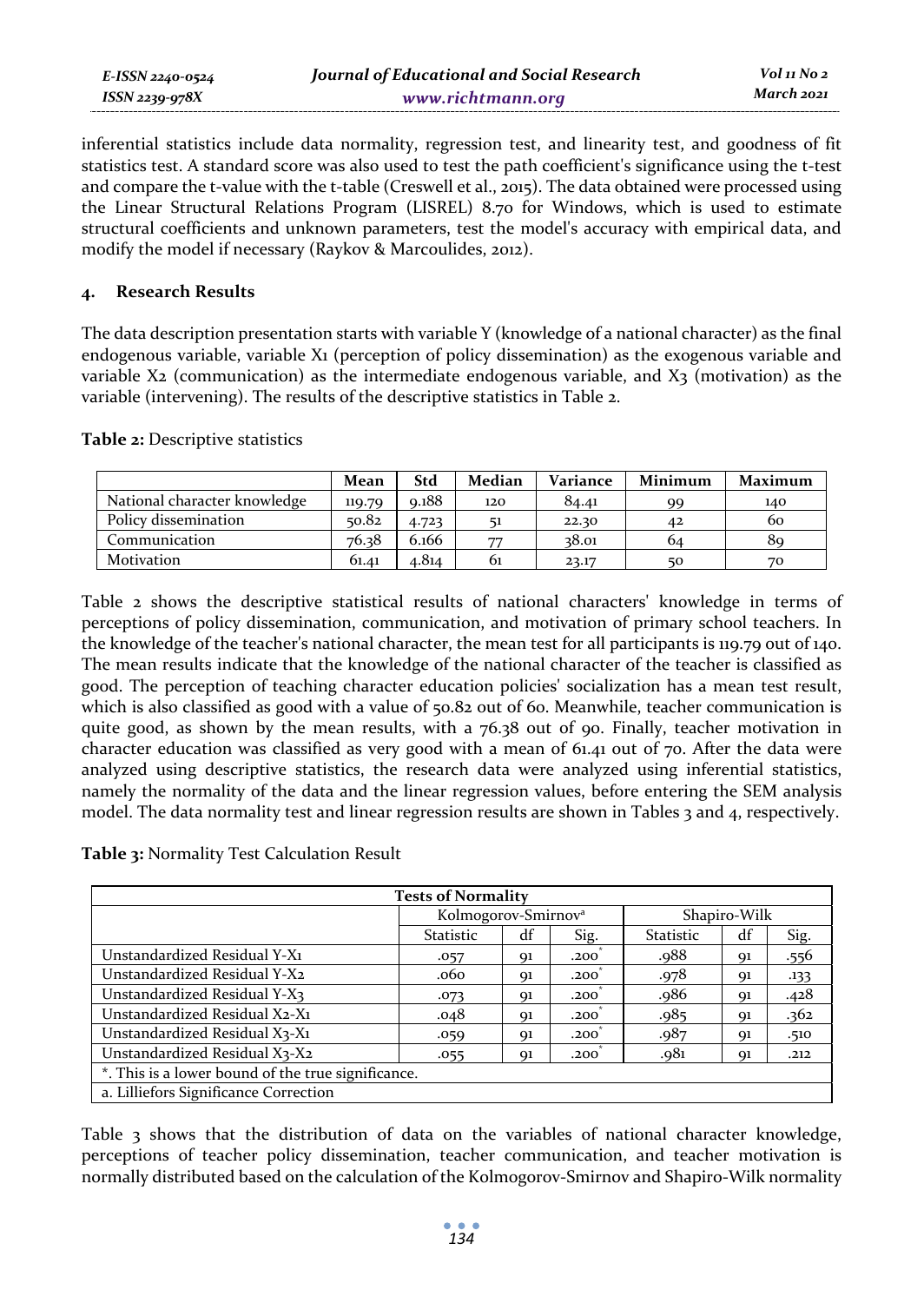test. From these results, it is known that L-count  $\leq$  L-table, so it can be concluded that the three variables are normally distributed.

|                |                                     | <b>Regression Test</b> |                              | <b>Linearity Test</b> |                             |                           |
|----------------|-------------------------------------|------------------------|------------------------------|-----------------------|-----------------------------|---------------------------|
| Reg            | Equation                            |                        | $\mathbf{F}_{\text{-table}}$ | F-count               | $\mathbf{F}_{\text{Table}}$ | Conclusion                |
|                |                                     | $F_{\text{-Count}}$    | $\alpha = 0.05$              |                       | $\alpha = 0.05$             |                           |
| $Y$ on $X_1$   | v<br>$= 79,033 + 0,802 X_1$         | 18,218                 | $3,95*$                      | 1,360                 | $1,77$ <sup>ns</sup>        | Regression is sig./linear |
| Y on $X_2$     | w<br>$\dot{=}$ 74,599 + 0,592 $X_2$ | 16,657                 | $3.95*$                      | 0,948                 | $1,70$ <sup>ns</sup>        | Regression is sig./linear |
| Y on $X_3$     | $= 68,548 + 0,834 X_3$              | 21,041                 | $3,95*$                      | 0,195                 | $1,78$ <sup>ns</sup>        | Regression is sig./linear |
| $X_2$ on $X_1$ | $\ddot{X}_2 = 53,642 + 0,447 X_1$   | 11,845                 | $3.95*$                      | 1,509                 | $1,77$ <sup>ns</sup>        | Regression is sig./linear |
| $X_3$ on $X_1$ | $X_3$ = 43,517 + 0,352 $X_1$        | 12,046                 | $3,95*$                      | 0,732                 | $1,77^{ns}$                 | Regression is sig./linear |
| $X_3$ on $X_2$ | $X_3 = 42,726 + 0.245 X_2$          | 9,681                  | $3.95*$                      | 1,211                 | $1,70$ <sup>ns</sup>        | Regression is sig./linear |

**Table 4:** Significance and Linearity of Regression Test Result

Explanation: \*: Significant ns : Non significant (regression is linear)

Table 4 shows that the overall test results for the significance and linearity of the data. The significance result shows that it has a significant regression value or linear regression, while the linearity test shows that the Fcount is smaller than the F-Table (2267> 1.70) with  $\alpha = 0.05$  and p-value (0.269> 0.05). Thus, it can be concluded that the distribution of the regression equation data Y, X1, X2, and X3 are linearly distributed.

Before performing calculations to test the causality model using SEM analysis, the research model's constellation must meet the goodness of fit test or the empirical data fit test with the research model and then the data, which is followed by testing each path/research hypothesis. Model suitability testing is needed to determine whether the proposed hypothetical model is consistent with empirical data. The model fit test is done by comparing the theoretical correlation matrix with the empirical correlation matrix. The output of the calculation results with Lisrel on "Goodness-of-Fit Statistics" for the statistical model fit test is shown in Table 5.

| The goodness of Fit Index | Cut-off value | <b>Test Model Results</b> | Category |
|---------------------------|---------------|---------------------------|----------|
| Chi-Square                |               | 0.0                       | Average  |
| Significance Probability  | $\geq 0.05$   | 0.5                       | Good     |
| <b>GFI</b>                | $\geq 0.90$   | 0.912                     | Good     |
| AGFI                      | $\geq 0.90$   | 0.834                     | Average  |
| TLI                       | $\ge 0.95$    | 0.899                     | Average  |
| <b>CFI</b>                | $\geq 0.95$   | 0.951                     | Good     |
| <b>RMSEA</b>              | $\leq 0.08$   | 0.055                     | Good     |
| CMIN-DF                   | $\leq 2.00$   | 0.988                     | Good     |

**Table 5:** Goodness of Fit Statistics Result

Model suitability was checked using five absolute fit indices. The five indices of absolute conformity are (a) the ratio <sup>2</sup> to the degrees of independence  $(\chi^2$  / df); (b) Root Mean Square Error of Approximation (RMSEA); (c) Indeks Kecocokan Komparatif (CFI); (d) Goodness of Fit (GFI); and (d) Indeks Tucker-Lewis (TLI). Indeks goodness-of-fit is generally used to identify measurement models and structural fit models (Yeop et al., 2016).

Based on Hair et al. (2017), if the CFI and GFI values are lower than 0.95, the RMSEA value must be <0.05. A score below three of  $\chi^2$  / df reflects the acceptable value of conformity. The preliminary results of the measurement model indicate an acceptable fit of the model. For the structural model,  $\chi^2$ Statistic value =  $0.0$ ;  $\chi^2$  / df = 1,52; GFI = 0.912; CFI = 0.951; RMSEA = .055; TLI = 0.899. The results show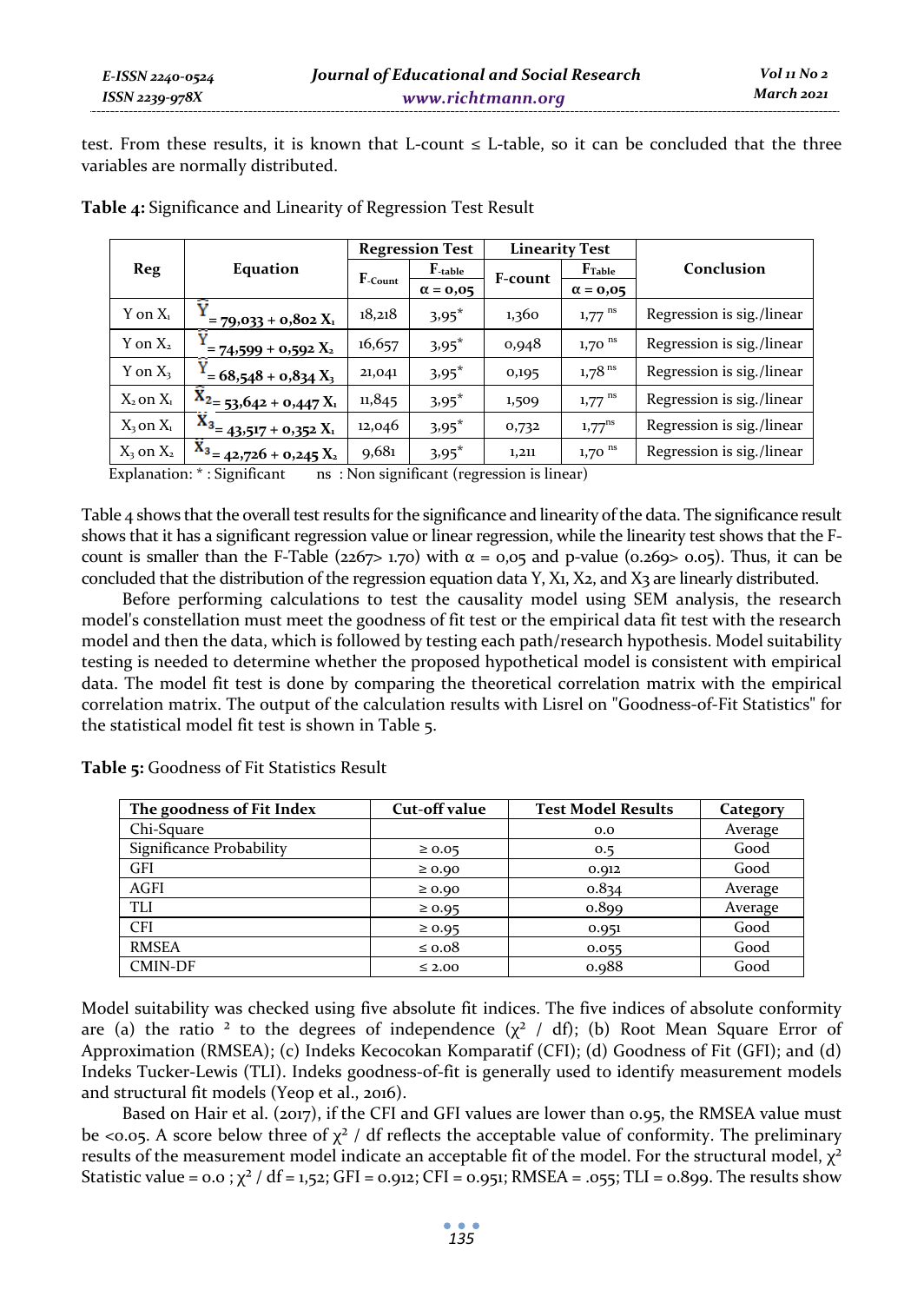| E-ISSN 2240-0524    | Journal of Educational and Social Research | Vol 11 No 2 |
|---------------------|--------------------------------------------|-------------|
| $ISSN$ 2239-97 $8X$ | www.richtmann.org                          | March 2021  |

that all proposed measurement models can be relied on for testing structural equation models. Table 5 provides the test results and proves that the proposed model is suitable because all values are within the acceptable threshold recommended by Hair et al. (2017).

The path coefficient calculation is done by continuing the calculation of the correlation coefficient on each path based on the structural equation in the structural equation model. The SEM analysis results are shown in Table 6 and Figure 2.

Hypothesis **Path Path Coefficient t<sub>-count</sub> Hypothesis result Directions** H<sub>1</sub>  $X_1 \rightarrow Y$  0.412 2,404 Significant Positif (+)  $\begin{array}{c|c|c|c|c|c|c|c} \n\text{H}_2 & X_2 \rightarrow Y & 0,227 & 2,338 & \n\end{array}$  Significant | Posiive (+)  $H_3$   $X_3 \rightarrow Y$  0,285 2,930 Significant Posiive (+)  $H_4$   $X_1 \rightarrow X_3$  0,270 2,596 Significant Posiive (+)  $H_5$   $X_2 \rightarrow X_3$  0,221 2,126 Significant Posiive (+)  $H6 \t | X_1 \rightarrow X_2 \t | 0,343 \t | 3,442 \t |$  Significant Posiive (+)

**Table 6:** Hypothesis testing results with Structural Equation Model



**Figure 2:** The flow and calculation results of the SEM path coefficient on the four variables

Tables 6 and 2 show the correlation and magnitude of policy dissemination, communication, and motivation by primary school teachers on their national character knowledge. The analysis results show that teacher communication on national character knowledge is not much different from the effect of teacher communication on teacher motivation. Besides, the main findings indicate that the teacher motivation variable has the greatest significant effect on the knowledge of primary school teachers' national character with a path correlation value of 0.285. Meanwhile, on the other hand, the path correlation value of the knowledge of policy dissemination to the knowledge of national characters is 0.236, and the path correlation value of teacher communication to the knowledge of the national character is 0.227. Thus, the hypotheses H1, H2, and H3 are partially supported by this study's analysis.

Meanwhile, H4, H5, and H6 showed significant results very well. The highest path correlation value is found in the influence of the perception of policy dissemination on teacher communication with a value of 0.343. Furthermore, the path correlation value between the socialization of character education policies on teacher motivation has an effective value of 0.270. Finally, the path correlation value of the influence of teacher communication on teacher motivation is 0.221. Thus, these four variables have a positive and significant correlation.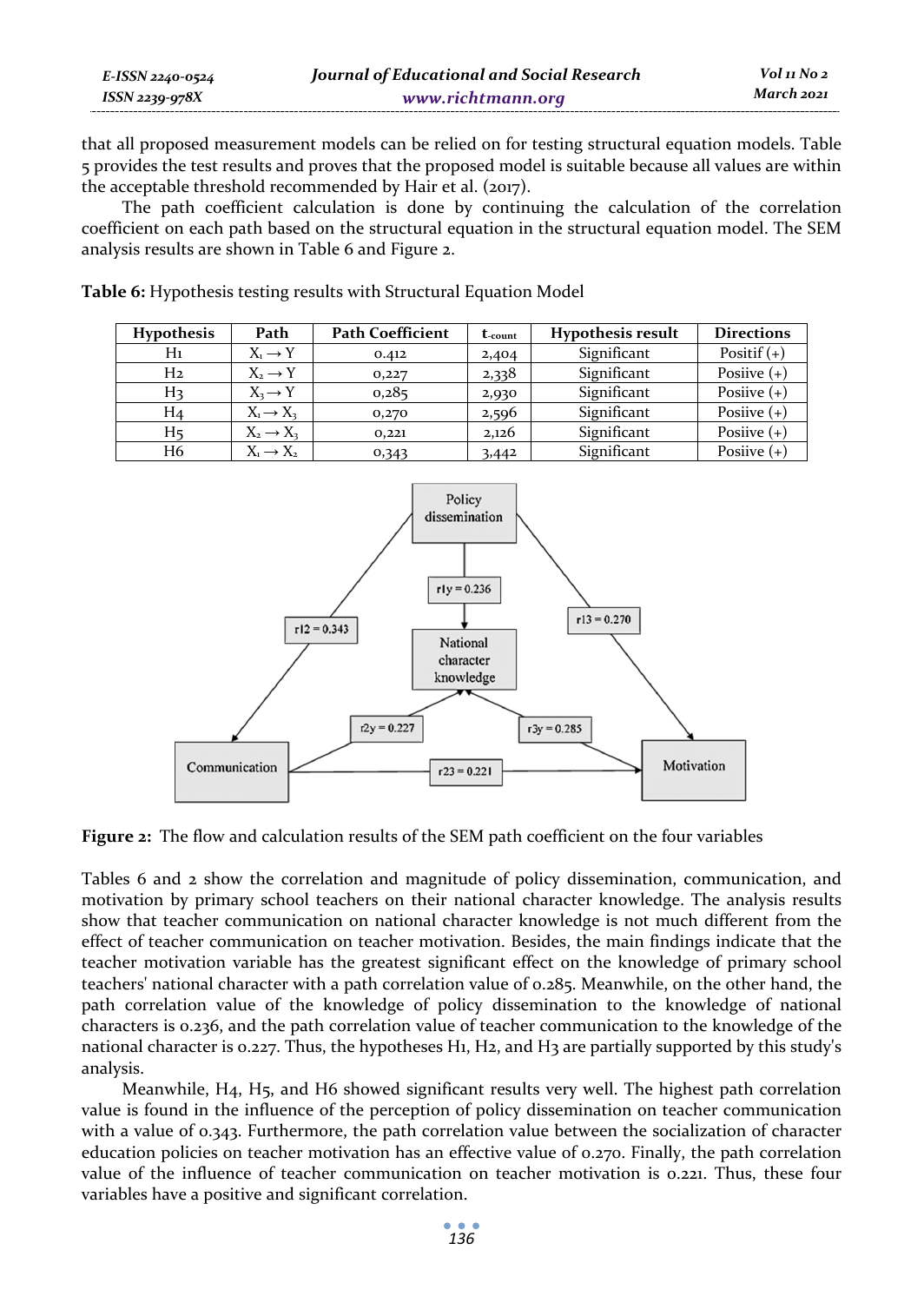#### **5. Discussion**

This study provides a value for the influence of perceptions of policy dissemination, communication, and teacher motivation through a structural equation model that provides a new contribution that there is a significant continuity between these influencing variables on national character knowledge. This study's main findings indicate an influence between perceptions of policy dissemination, communication, and teacher motivation on national character knowledge.

This study's findings are supported by previous studies, such as Cahyani & Isah (2017), which showed that the frequency of teachers' national characters' frequency increases accompanied by increased teacher motivation in understanding national character to students. Besides, teachers' perceptions of adequate policy dissemination can help teachers communicate nationality characters' knowledge to their students (Cheung & Lee, 2010). Teacher communication is seen as the terminology of disseminating national values to convey and exemplify character education values (Alderson, 2001). Also, teacher communication and perceptions are influenced by the purpose of policy dissemination, which is for the target group or target group to know and understand the aims and objectives of policy implementation. So, the policies that have been made can be implemented according to the public policy formulation process (Wilson & Epelle, 2018).

Other findings indicate that teacher communication has a positive direct effect on national character knowledge. Similar to these findings, Purnamasari, Ardia, & Handoko (2018) and Wolf & Moser (2011) found that a comprehensive teacher communication strategy by paying attention to awareness, attitude change, attitude change, and behavior changes can instill knowledge of national character in students. Besides showing a direct influence on teachers' cognitive abilities, namely the teacher's national character's knowledge, this study's results also show a direct positive influence between teachers' non-cognitive abilities. Perceptions of policy dissemination affect teacher communication and motivation. In addition, teacher communication affects teacher motivation, so that teachers with good non-cognitive abilities can provide good work competence. As an alternative in character education, developing one of the teacher's non-cognitive abilities can help develop other non-cognitive abilities (Heckman & Rubinstein, 2001).

### **6. Conclusion**

The cognitive abilities of teachers that are the focus of this study are knowledge of national characters. Meanwhile, teachers' non-cognitive abilities are in the form of policy dissemination, communication, and primary school teachers' motivation. These focuses are presented through a structural equation model. The results and discussion concluded that the perception of policy dissemination, communication, and motivation as non-cognitive abilities impacts knowledge of the nationality character of primary school teachers. Teacher motivation gives a significant positive path effect value on the knowledge of teacher nationality characters. In addition to the influence of non-cognitive abilities on teachers' cognitive abilities, there is a positive influence between teachers' non-cognitive abilities. Policy dissemination has a direct influence on teacher communication and motivation in character education. Teacher communication also has a direct effect on teacher motivation in national character education. This study recommends policy stakeholders, including school principals, to make nationality character education successful, including character education in general. Policy dissemination can be maximally and accurately implemented for primary school teachers. In the process, this policy's implementation must pay attention to the success factors that affect the knowledge of primary school teachers' national character, including perceptions of policy dissemination, communication, and motivation of primary school teachers.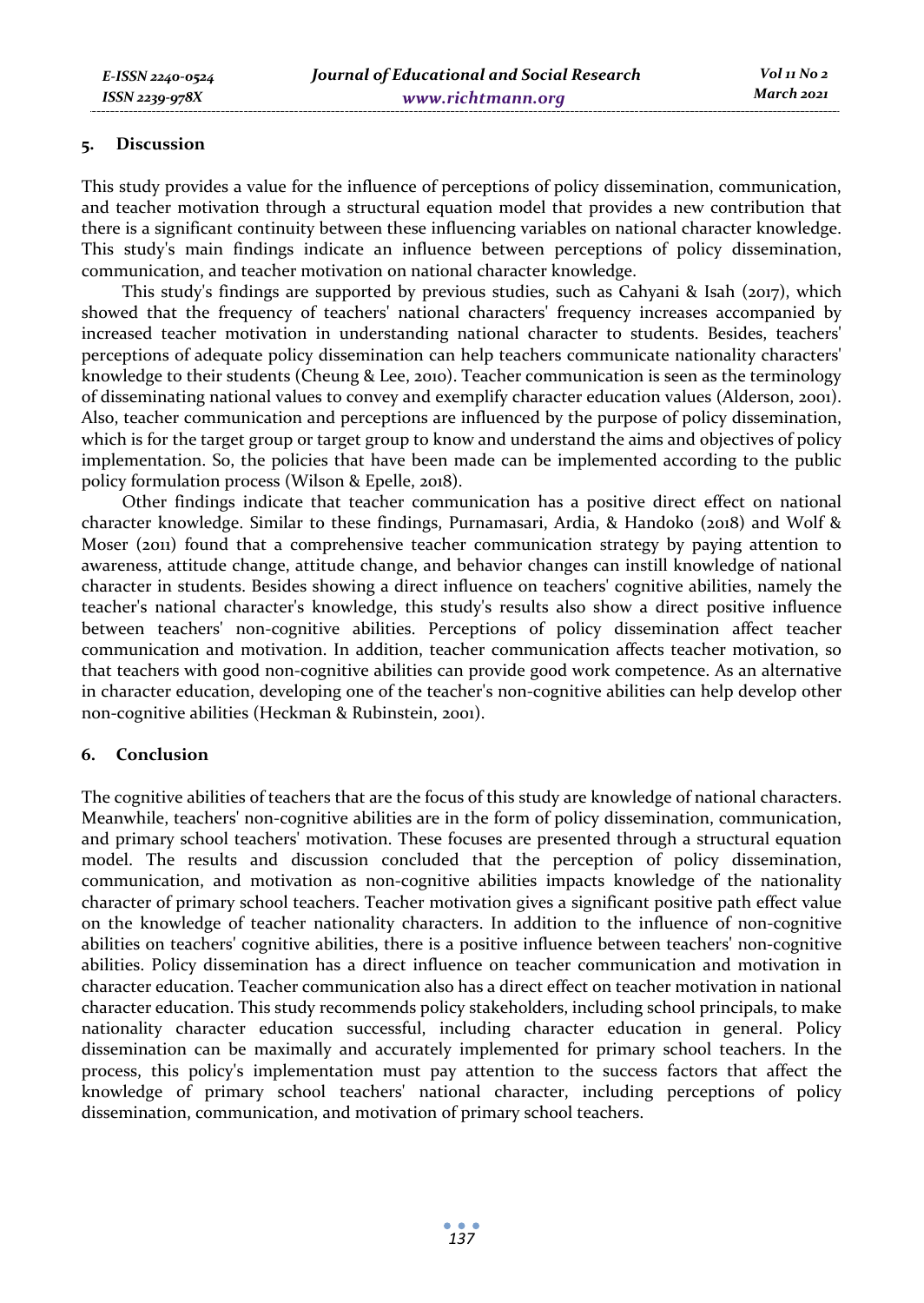#### **References**

- Alderson, K. (2001). Making Sense of State Socialization. *Review of International Studies*, *27*(3), 415–433. https://www.jstor.org/stable/20097743
- Amir, M. F., Fediyanto, N., Rudyanto, H. E., Afifah, D. S. N., & Tortop, H. S. (2020). Elementary students' perceptions of 3Dmetric : A cross-sectional study. *Heliyon*, *6*(6), 1–8. https://doi.org/10.1016/j.heliyon.2020.e04052
- Anwer, F. (2019). Activity-Based Teaching, Student Motivation and Academic Achievement. *Journal of Education and Educational Development*, *6*(1), 154–170.
- Barrett, A. M. (2007). Beyond the polarization of pedagogy: models of classroom practice in Tanzanian primary schools. *Comparative Education*, *43*(2), 273–294. https://doi.org/10.1080/03050060701362623
- Berkowitz, M. W., & Hoppe, M. A. (2009). Character education and gifted children. *High Ability Studies*, *20*(2), 131– 142. https://doi.org/10.1080/13598130903358493
- Cahyani, C., & Isah, I. (2017). The National Character Education Paradigm in the Indonesian language instructions. *Proceedings of the Ninth International Conference on Applied Linguistics (CONAPLIN 9)*. https://doi.org/10.2991/conaplin-16.2017.61
- Chai, C. S., Wong, L. H., & King, R. B. (2016). Surveying and modeling students' motivation and learning strategies for mobile-assisted seamless Chinese language learning. *Educational Technology and Society*, *19*(3), 170–180. https://doi.org/10.2307/jeductechsoci.19.3.170
- Cheung, C. K., & Lee, T. Y. (2010). Improving social competence through character education. *Evaluation and Program Planning*, *33*(3), 255–263. https://doi.org/10.1016/j.evalprogplan.2009.08.006
- Chimhowu, A. O., Hulme, D., & Munro, L. T. (2019). The 'New' national development planning and global development goals: Processes and partnerships. *World Development*, *120*, 76–89. https://doi.org/10.1016/j.worlddev.2019.03.013
- Chowdhury, M. (2016). Emphasizing morals, values, ethics, and character education in science education and science teaching. *The Malaysian Online Journal of Educational Science*, *4*(2), 1–16.
- Cresswell, J. W. (2012). Planning, conducting, and evaluating quantitative and qualitative research. *Educational Research*, *10*, 1–12. https://doi.org/https://doi. org/10.4135/9781483349435
- Creswell, K. G., Chung, T., Wright, A. G. C., Clark, D. B., Black, J. J., & Martin, C. S. (2015). Personality, negative affect coping, and drinking alone: A structural equation modeling approach to examine correlates of adolescent solitary drinking. *Addiction*, *110*(5), 775–783. https://doi.org/10.1111/add.12881
- Fahmy, R., Bachtiar, N., Rahim, R., & Malik, M. (2015). Measuring Student Perceptions to Personal Characters Building in Education: An Indonesian Case in Implementing New Curriculum in High School. *Procedia - Social and Behavioral Sciences*, *211*, 851–858. https://doi.org/10.1016/j.sbspro.2015.11.112
- Fahyuni, E. F., Wasis, Bandono, A., & Arifin, M. B. U. B. (2020). Integrating islamic values and science for millennial students' learning on using seamless mobile media. *Jurnal Pendidikan IPA Indonesia*, *9*(2), 231–240. https://doi.org/10.15294/jpii.v9i2.23209
- Ghufron, A. (2010). Integrasi nilai-nilai karakter bangsa pada kegiatan pembelajaran. *Jurnal Cakrawala Pendidikan*, *1*(3), 13–24.
- Gou-Zeh, Y. (1979). Moral Education in Korea. *Journal of Moral Education*, *8*(2), 75–80. https://doi.org/10.1080/0305724790080201
- Hair, J. F., Babin, B. J., & Krey, N. (2017). Covariance-Based Structural Equation Modeling in the Journal of Advertising : Review and Recommendations. *Journal of Advertising*, *46*(1), 163–177. https://doi.org/10.1080/00913367.2017.1281777
- Heckman, J. J., & Rubinstein, Y. (2001). The Importance of Noncognitive Skills: Lessons from the GED Testing Program. *American Economic Review*, *91*(2), 145–149. https://doi.org/10.1257/aer.91.2.145
- Hill, P. T. (1990). *High schools with character*. RAND Corporation.
- Horton, P. B., & Hunt, C. L. (1999). *Sosiologi Jilid 1*. Erlangga.
- Howard, R. W., Berkowitz, M. W., & Schaeffer, E. F. (2004). Politics of Character Education. *Educational Policy*, *18*(1), 188–215. https://doi.org/10.1177/0895904803260031
- Ibrahim, M. Y., Yusof, M. R., Yaakob, M. F. M., & Othman, Z. (2019). Communication Skills: Top Priority of Teaching Competency. *International Journal of Learning, Teaching and Educational Research*, *18*(8), 17–30. https://doi.org/10.26803/ijlter.18.8.2
- Kamaruddin, S. A. (2012). Character Education and Students Social Behavior. *Journal of Education and Learning*, *6*(4), 223–230.
- Katilmiş, A., Ekşi, H., & ÖztÜrk, C. (2011). Efficiency of Social Studies Integrated Character Education Program. *Educational Sciences: Theory & Practice*, *11*(2), 854–859.